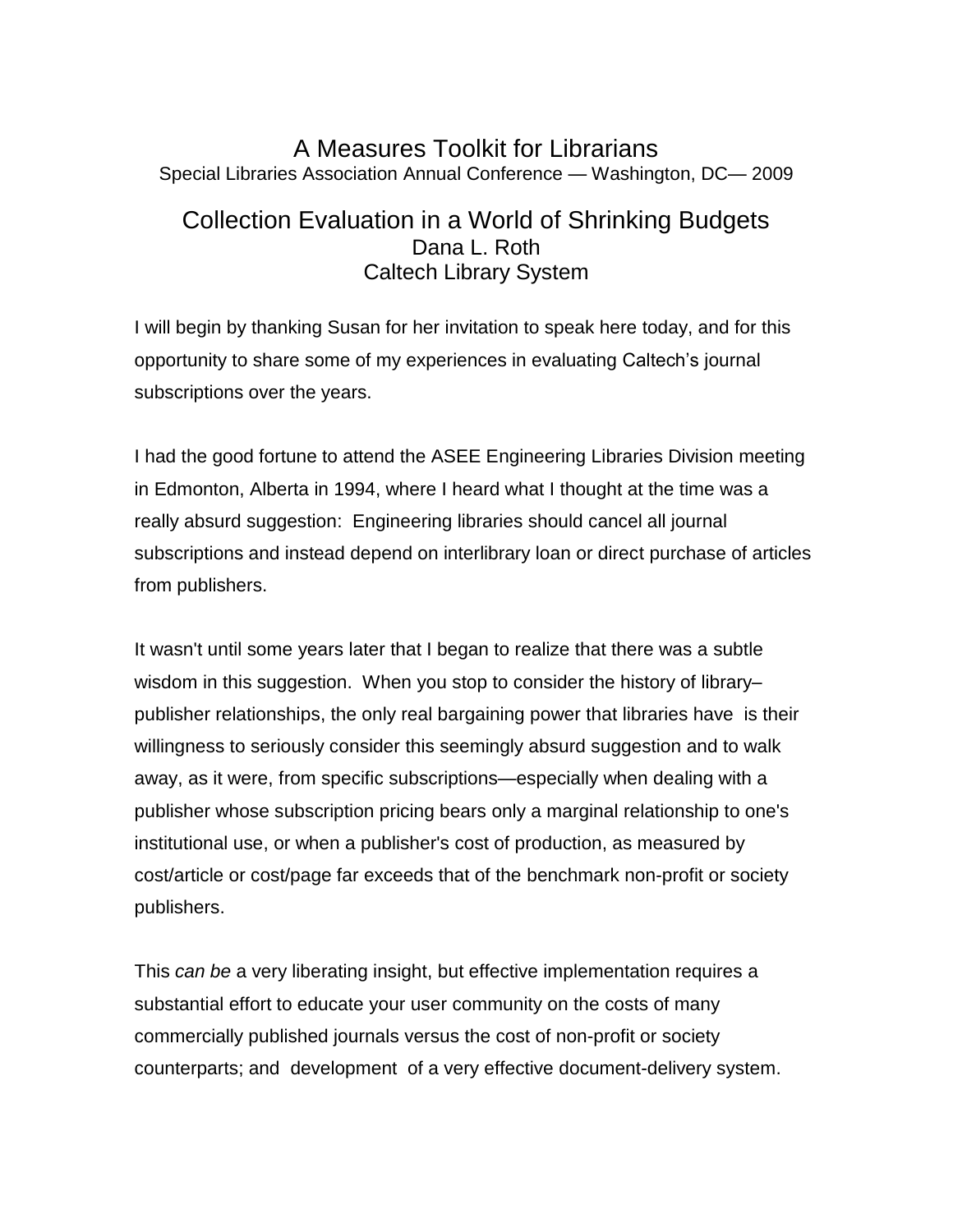When these two requirements have been met, journal cancellations can be initiated on a rational cost/use basis, and librarians are, in our experience, no longer subject to unreasonable pressure by individuals demanding retention of their favorite titles. With these thoughts in mind, I would like to review Caltech's experiences, with document delivery, with user education, and finally with use data.

The Caltech Library System was very fortunate to have developed a journal-article photocopy-request system in the mid-1960s. A user fills out a paper form, either leaves it in the library or sends it through the campus mail, and either picks-up the photocopies or has them delivered by campus mail the next day. The high point in terms of usage was reached in the mid-1990s, when, after a long Fourth-of-July weekend, library staff returned to find 786 requests waiting to be processed.

| Acct.# Name Name                                                               |            |           |                                                                                |            |                                                                                                                                                                                                                                      | Date and the state of the state of the state of the state of the state of the state of the state of the state of the state of the state of the state of the state of the state of the state of the state of the state of the s |
|--------------------------------------------------------------------------------|------------|-----------|--------------------------------------------------------------------------------|------------|--------------------------------------------------------------------------------------------------------------------------------------------------------------------------------------------------------------------------------------|--------------------------------------------------------------------------------------------------------------------------------------------------------------------------------------------------------------------------------|
| Status: F G UG S Dept. Phone (ext.) Mail Code                                  |            |           |                                                                                |            |                                                                                                                                                                                                                                      |                                                                                                                                                                                                                                |
| <b>BOOK</b><br>∩                                                               |            |           |                                                                                |            |                                                                                                                                                                                                                                      |                                                                                                                                                                                                                                |
| <b>JOURNAL ARTICLE</b>                                                         |            |           | Title (Book or Journal)                                                        |            |                                                                                                                                                                                                                                      |                                                                                                                                                                                                                                |
| TECH, REPORT                                                                   |            |           | comparison and the season of the contract of the companies                     |            |                                                                                                                                                                                                                                      |                                                                                                                                                                                                                                |
| <b>THESIS</b>                                                                  |            |           | <b>Publisher Publisher Publisher</b>                                           |            | Place <b>District Contract Contract Contract Contract Contract Contract Contract Contract Contract Contract Contract Contract Contract Contract Contract Contract Contract Contract Contract Contract Contract Contract Contract</b> |                                                                                                                                                                                                                                |
| PATENT<br>$\Omega$                                                             |            |           | Volume # Issue # Page # to Year                                                |            |                                                                                                                                                                                                                                      |                                                                                                                                                                                                                                |
| PLEASE NOTE:<br>If item is not available at                                    |            |           | Source of Reference                                                            |            | VS - 이번 이 사이트 스타일 - 이 시 시 시 시 시 시 시 시                                                                                                                                                                                                |                                                                                                                                                                                                                                |
| CIT, requests are forwarded<br>to Interlibrary Loan for further<br>processing. | Not needed | after / / | Check for Will Call. ()<br>Otherwise, photocopies will be sent in campus mail. |            |                                                                                                                                                                                                                                      |                                                                                                                                                                                                                                |
| STAFF USF ONLY                                                                 |            |           |                                                                                |            |                                                                                                                                                                                                                                      |                                                                                                                                                                                                                                |
|                                                                                |            |           | QUANTITY                                                                       | UNIT PRICE | <b>BASE FEE</b>                                                                                                                                                                                                                      | <b>TOTAL</b>                                                                                                                                                                                                                   |

Figure 1. Caltech Photocopy Request Form

Fortunately, the Caltech science libraries have subject-focused journal collections, on separate floors, shelved in alphabetical order. We also had highly motivated staff members who could pull and deliver, on average, 1–2 requests per minute.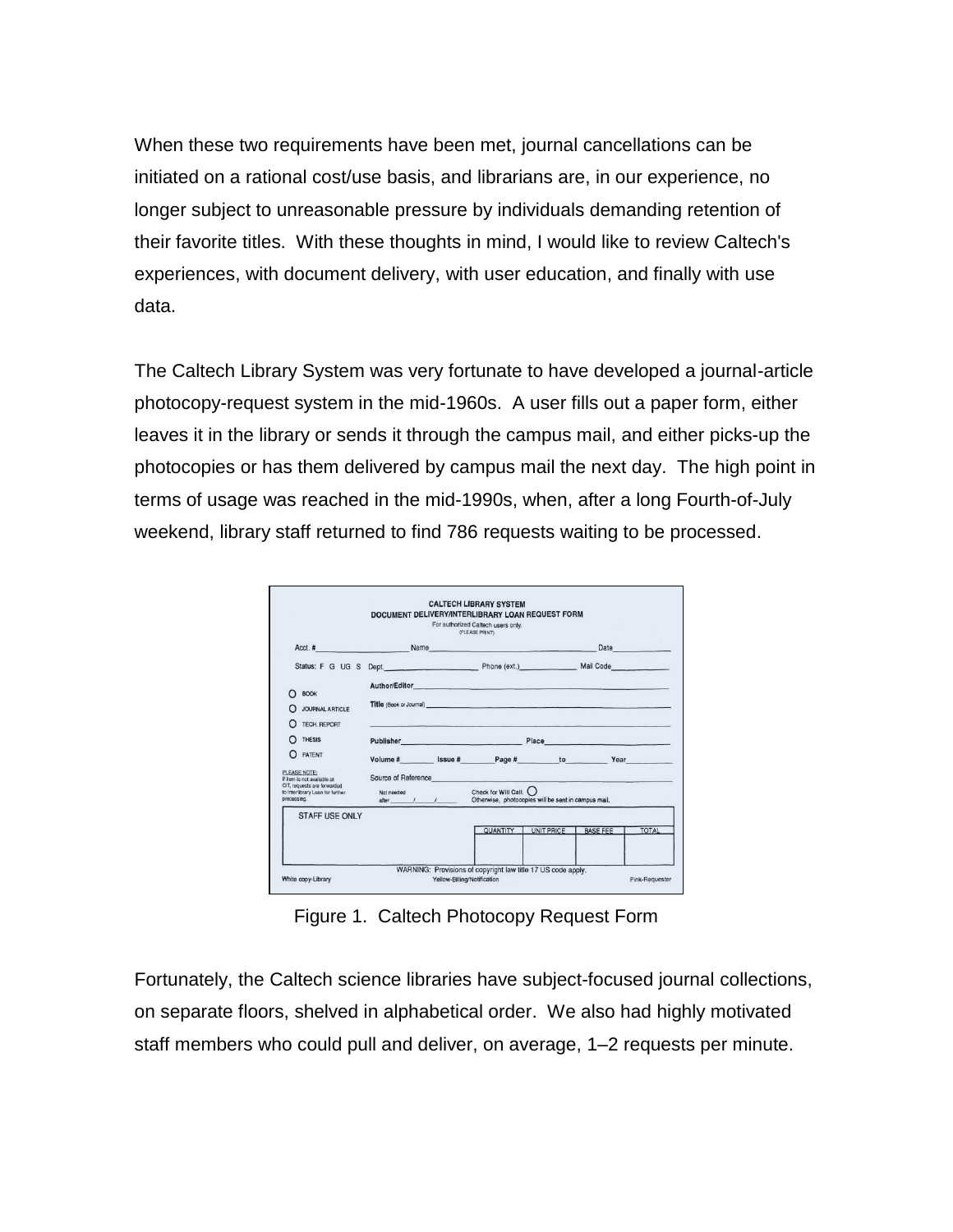With a combination of multiple photocopy machines, experienced operators, and participating supervisors, it took only a short time to clear this backlog of requests.

The success of this system was based on a very reasonable cost-recovery business model and the fact that very few users needed a photocopy of an article immediately. Rather, most users simply wanted a dependable mechanism to immediately take care of the transaction and ensure that the article photocopy would be available to them within a few days. The introduction of reasonably priced self-service photocopy machines in the late 1980s had very little effect on the steady increasing volume of photocopy requests.

Caltech first introduced an electronic version of Web of Science in 1989 by purchasing tapes from ISI, loading them locally, and running them on BRS software. The philosophy behind this in-house database service was to provide searchable access to articles in the journals Caltech was currently subscribing to. An added benefit was being able to populate photocopy-request forms directly from the WoS records, which were printed out for processing twice a day.

Ariel software became available a few years later, and promised to greatly speed up delivery of article copies from other institutions. In 1992, Caltech and UCLA entered into an agreement whereby Caltech paid for an estimated year's worth of photocopies in advance, and received preferential one-day turn around delivery for these requests; on receipt of the electronic files, we printed these out and mailed them to our requesters. This agreement continues, but is now supplemented by improved services offered by other libraries, including the British Library, CISTI, and Linda Hall, as well as by direct purchase from publisher websites.

As an aside, I would like to put in a plug for increased dependence on the comprehensive libraries, such as UCLA, CISTI and Linda Hall, and decreased dependence on local storage facilities. As time goes on, use of the older materials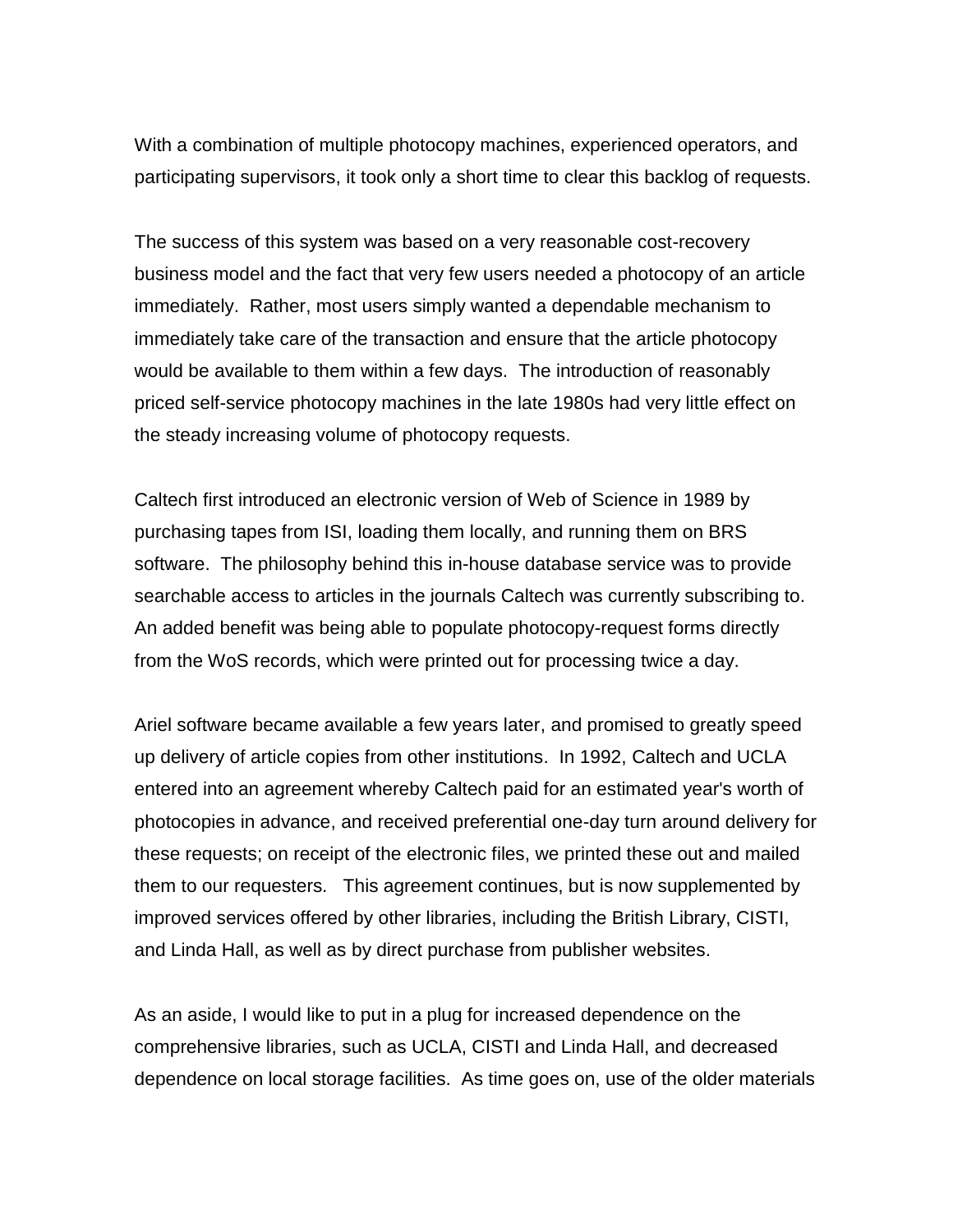will diminish, and the comprehensive libraries may well need your business to remain viable.

Beginning in 1999, Caltech introduced a new document delivery system (IBID) that was based on the ILLiad (3) software developed at Virginia Tech, and which is now marketed by OCLC. Caltech's IBID service allows the receipt of photocopy requests electronically, and provides electronic delivery of material scanned or downloaded from our collections, as well as articles received via Ariel from other libraries. We also scan and deliver PDF files for the material received in print from other libraries. The IBID system also eliminated the necessity of the paper photocopy request slips and greatly simplified the accounting system for chargebacks to individual users' research accounts.



Figure 2. Sample Web of Science record

An additional improvement, developed in house, expands our ability to directly populate requests from Web of Science via an SFX link (the *Caltech Connect* button) that appears in the individual article records.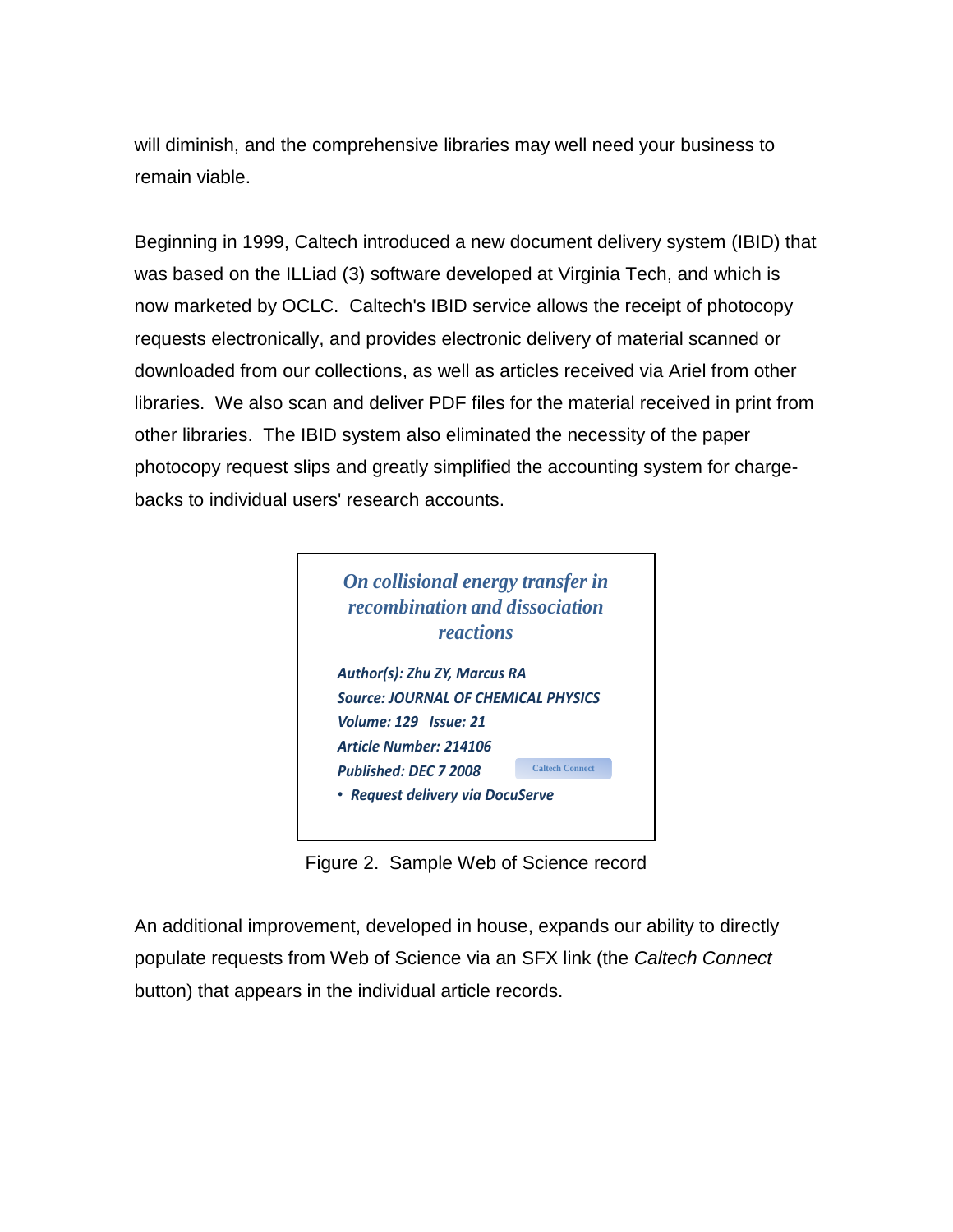

Figure 3. Caltech DocuServe request from Web of Science

The volume of photocopy requests at Caltech increased each year, reaching a peak of 6000/month, until the introduction of online journals in the late 1990s, when it began steadily decreasing. We didn't see a marked decrease in requests until 2002, when they dropped off to the current level of about 1000 requests per month. These come primarily from four sources:

- 1) the Humanities faculty,
- 2) the Einstein Project (now located at Caltech),
- 3) as a result of searches in the Century of Science collection in WoS, and
- 4) those faculty members who prefer to have library staff create PDF copies of journal articles for them after they search WoS.

### **Faculty Education at Caltech**

Beginning with the availability of the Ariel service in 1992, significant barriers to quickly obtaining articles from other libraries were suddenly removed. This led to internal discussions about the continuing need for library subscriptions to littleused journals that were considered essential by only a few faculty members.

Cancellation of these titles would obviously require a comprehensive price/use evaluation of all journal subscriptions. This evaluation could also inform all faculty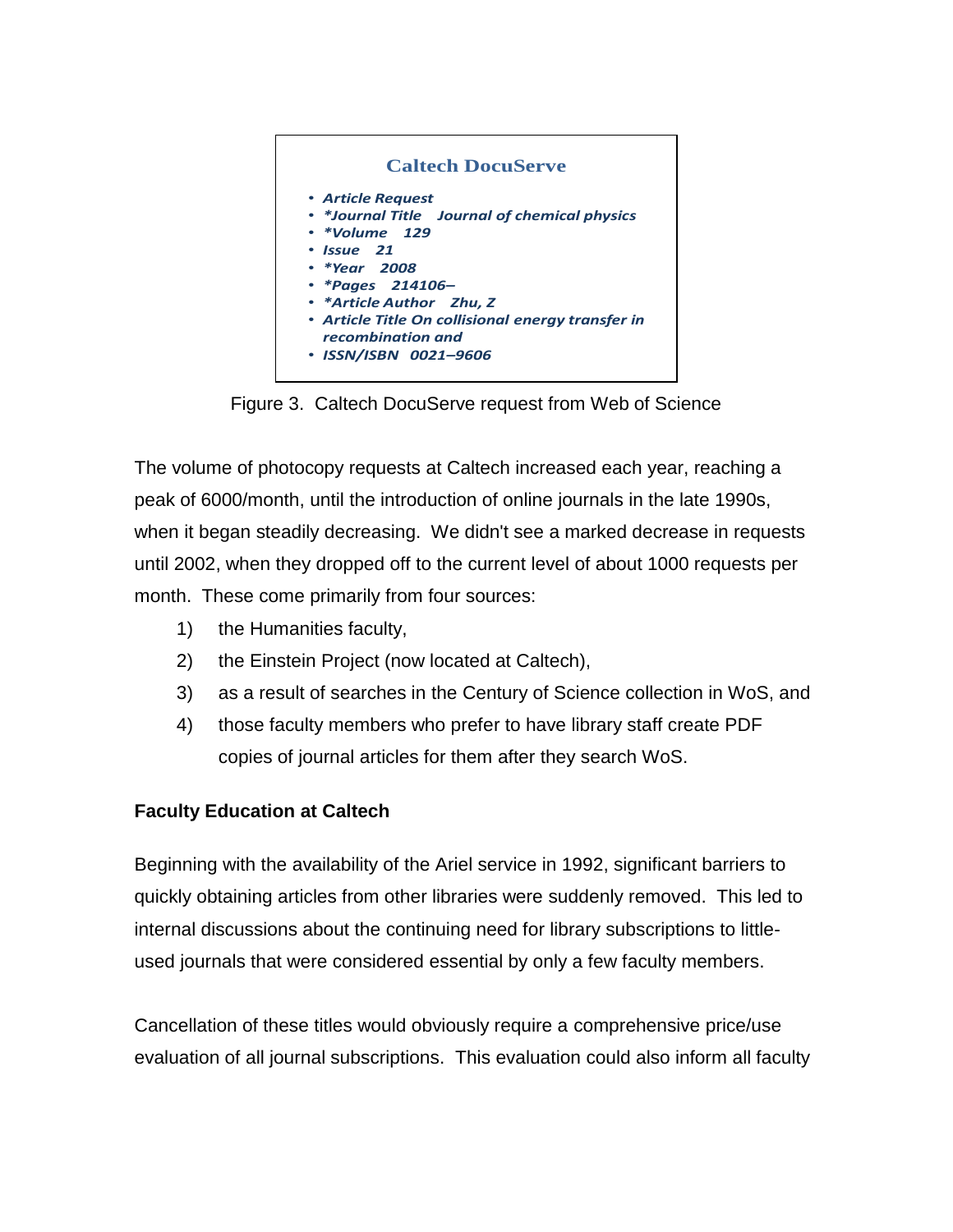members about the dramatic differences in subscription prices between society and commercial journals.

Attempts to educate faculty members to relative journal-subscription pricing began in the late 1980s, and were originally limited to very simple cost comparisons.



Figure 4. Example of cost comparison data

Many faculty were shocked by this comparison, especially by the similarity in price of the ACS package (25 journals) and the Tetrahedron combination (three titles), and the fact that BBA was more expensive than the six titles in the RSC package; both examples elicited very vocal responses.

We expanded this educational effort to other subject areas, and expanded the scope to include cost/page and cost/page/IF data, examples of which have been presented at several previous SLA Annual Conferences (1).

On an historical note, the 1960s saw some, but certainly not all, Caltech researchers join other authors in avoiding the page charges traditionally requested by society journals by submitting their research papers to commercially published journals. This practice began to decline beginning in the mid-1990s, presumably due to increasing faculty awareness of the enormous subscription price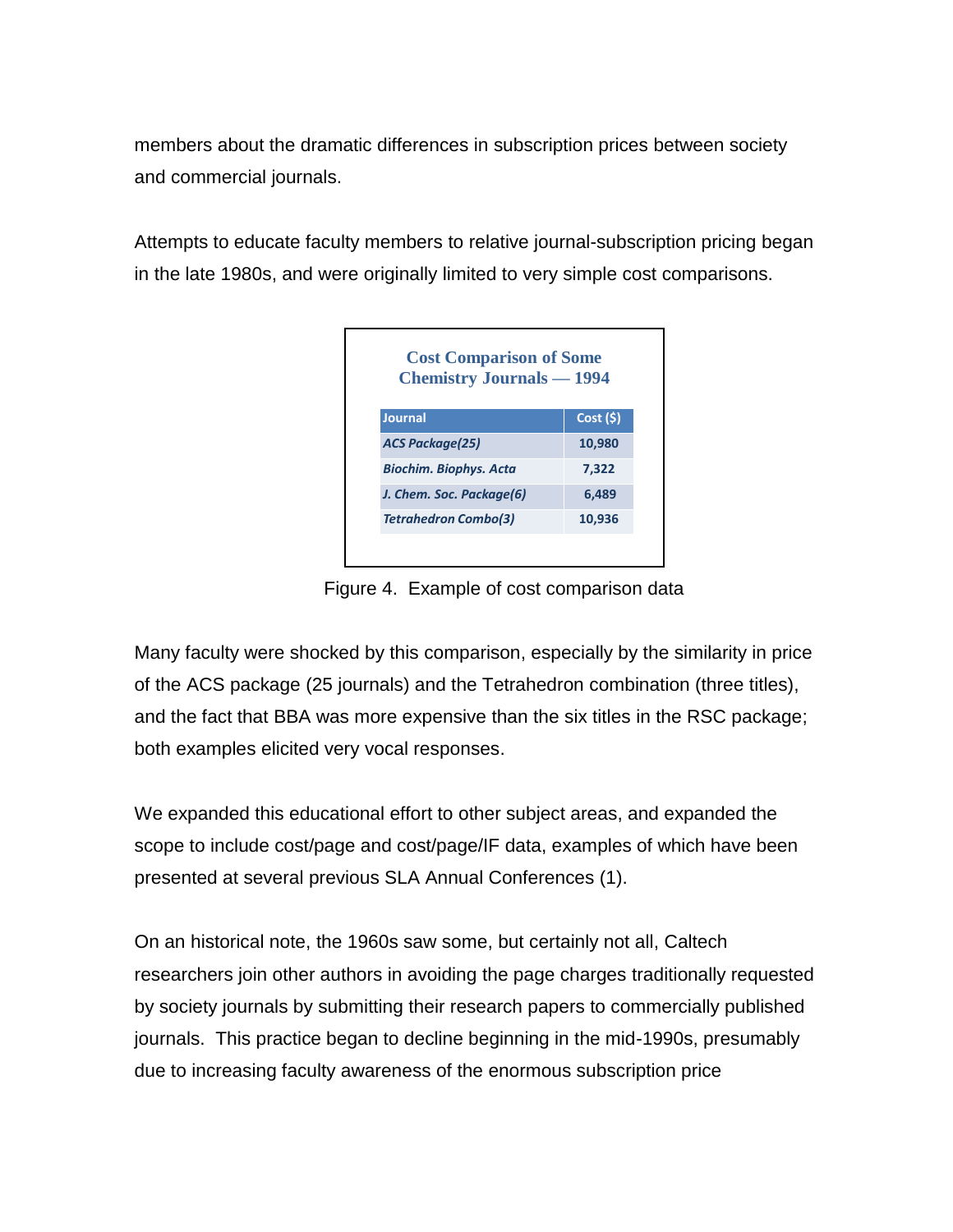differences between society and commercially published journals, and the elimination of page charges by many society journals.

The number of Caltech papers published in society and open-access journals is increasing, with several examples: In the neurosciences, several faculty members participated in the formation of a new open-access journal, *Frontiers in Neuroscience;* contributions to *Physical Review D,* at the expense of its commercial counterparts, is steadily increasing; and the choice to publish in *Organic Letters* rather than *Tetrahedron Letters* is gaining popularity*.* It is interesting to note that Caltech's experience is not unique, and seems to have been fairly widespread.

Figure 5 compares three commercial journals, *Phys. Lett. B, Nucl. Phys. B,* and *Eur. Phys. J. C*, with three society journals, *Phys. Rev. D, J. High Energy Phys.,* and *Phys. Rev. ST-A&B,* and shows that the percentage of commercially published, high-energy-physics journal articles with a Caltech author, a US author, or even a CERN author decreased from 1997/1998 thru 2007/2008; with each showing a steady, linear decline.

|                      | <b>Percentage of HEP Articles</b><br>in Commercial Journals |                      |
|----------------------|-------------------------------------------------------------|----------------------|
| Phys. Lett. B        |                                                             | J. High Energy Phys. |
| Eur. Phys. J. C      | Phys. Rev. D<br><b>VS</b>                                   |                      |
| <b>Nucl. Phys. B</b> |                                                             | Phys. Rev. ST-A&B    |
| Article Authorship   | 1997/1998                                                   | 2007/2008            |
| <b>Caltech</b>       | 60%                                                         | 9%                   |
| <b>USA</b>           | 60%                                                         | 21%                  |
| <b>CFRN</b>          | 88%                                                         | 51%                  |

Figure 5. % of HEP articles in commercial journals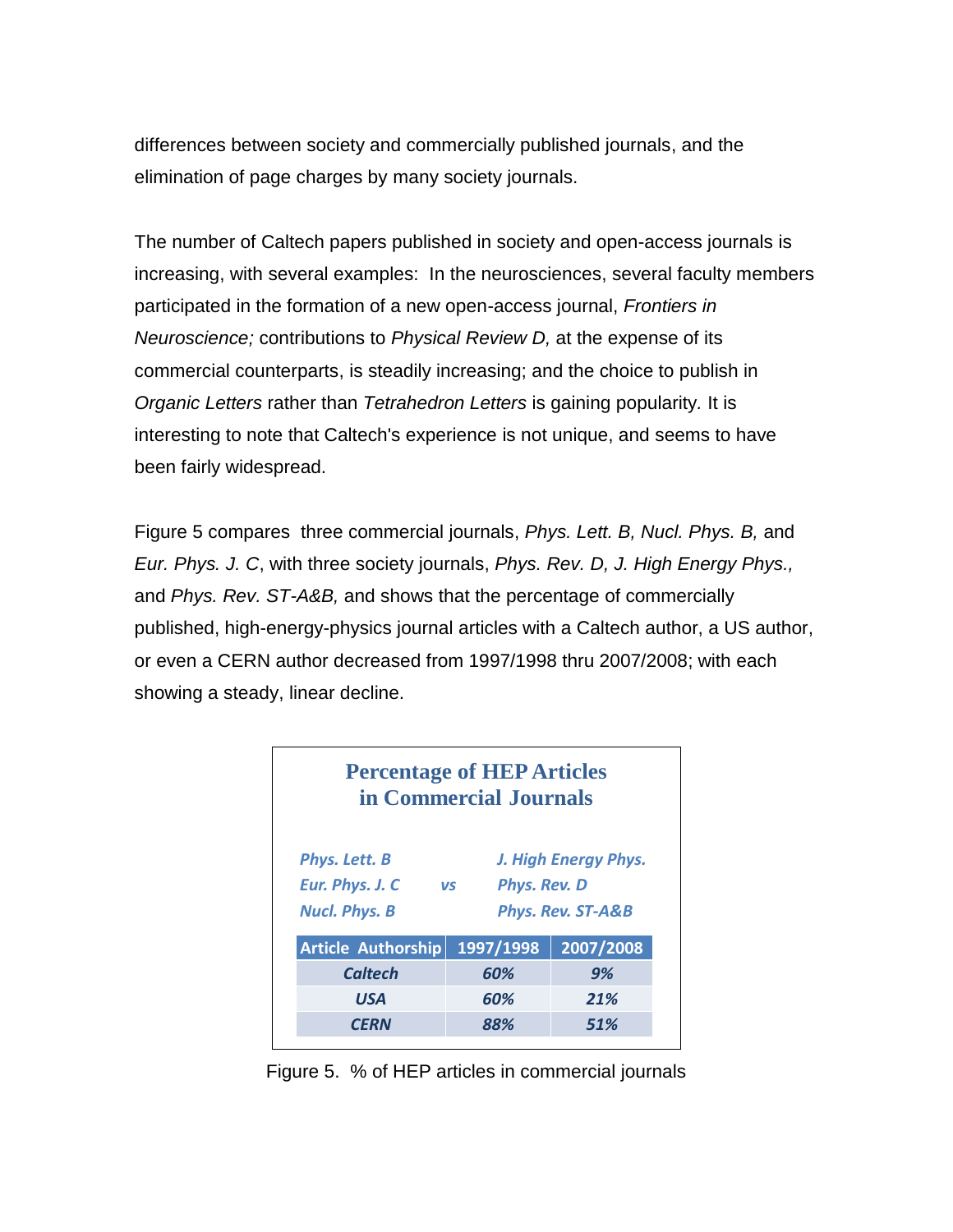During this same period, two of the three commercial journals also showed declines in the total number of articles, while society journals all showed substantial increases: *Physics Letters B* declined by 46% and *Nuclear Physics B*  by 59%; *Physical Review D* grew by 65%.

| <b>Articles Published in Major</b><br><b>High-Energy Physics Journals</b> |        |        |  |  |
|---------------------------------------------------------------------------|--------|--------|--|--|
| <b>Journal</b>                                                            | 1997/8 | 2007/8 |  |  |
| Phys. Lett. B                                                             | 3290   | 1768   |  |  |
| <b>Nucl. Phys. B</b>                                                      | 1602   | 662    |  |  |
| Eur. Phys. J. C                                                           | 545    | 622    |  |  |
| Phys. Rev. D                                                              | 3115   | 5128   |  |  |
| J. High Energy Phys.                                                      | (166)  | 2527   |  |  |
| Phys. Rev. ST-A&B                                                         | (0)    | 246    |  |  |
|                                                                           |        |        |  |  |

Figure 6. Articles published in major HEP journals

To Elsevier's slight credit, the subscription prices for both *Physics Letters B* and *Nuclear Physics B* actually decreased in 2008 and 2009; the 2009 price was 32% less than the 2007 price, presumably to compensate for the sharp decline in the article count. This data suggested that a comparison of recent price/article data would be interesting.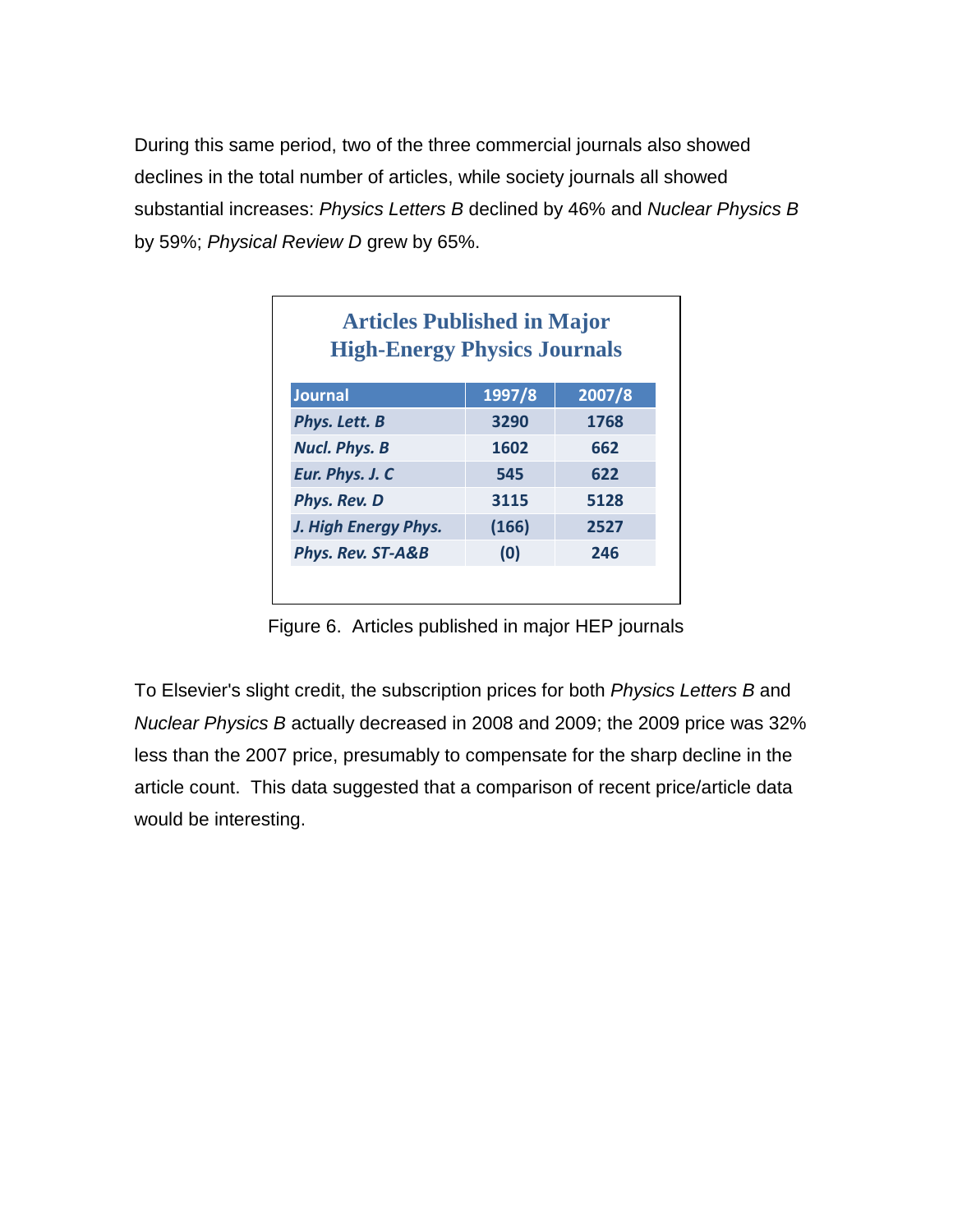| <b>Nuclear Physics B</b> |            |            |                    |  |  |
|--------------------------|------------|------------|--------------------|--|--|
| Year                     | Price (\$) | # Articles | Price (\$)/Article |  |  |
| 2009                     | 11,570     |            |                    |  |  |
| 2008                     | 13,612     | 349        | 39                 |  |  |
| 2007                     | 17,015     | 313        | 54                 |  |  |
| 2006                     | 16,166     | 405        | 40                 |  |  |
| 2005                     | 15,360     | 522        | 29                 |  |  |
| 2004                     | 15,360     | 476        | 32                 |  |  |

Figure 7. Price/Article data for Nucl. Phys. B

As you can see, the price per article for *Nuclear Physics B* is in the range of \$30– \$50. Comparing its \$39 price/article in 2008 with the \$1.83 Level 5 price/article for *Physical Review D,* and with the \$1.54 price/article for *J High Energy Physics,*  however, gives one more than a little pause,as this disparity is not an isolated example(2).

### **Collection of Use Data**

In the 1970s, the Caltech Library's first attempt to measure use as a criteria for subscription decisions was to check-mark re-shelved volumes, and manually total the marks. This data was matched with subscription costs to identify possible titles for cancellation. (As an aside, it is hard to believe that the exchange rate in the 1960s was 4 DM to the Dollar; the sudden change in the 1970s to a rate of 3 DM to the Dollar resulted in a 30 percent increase in the cost of library materials from Germany, such as Beilstein, Gmelin, and Landolt-Bornstein; as these were the essential databases, the purchase of books and journals published in Europe suffered greatly.)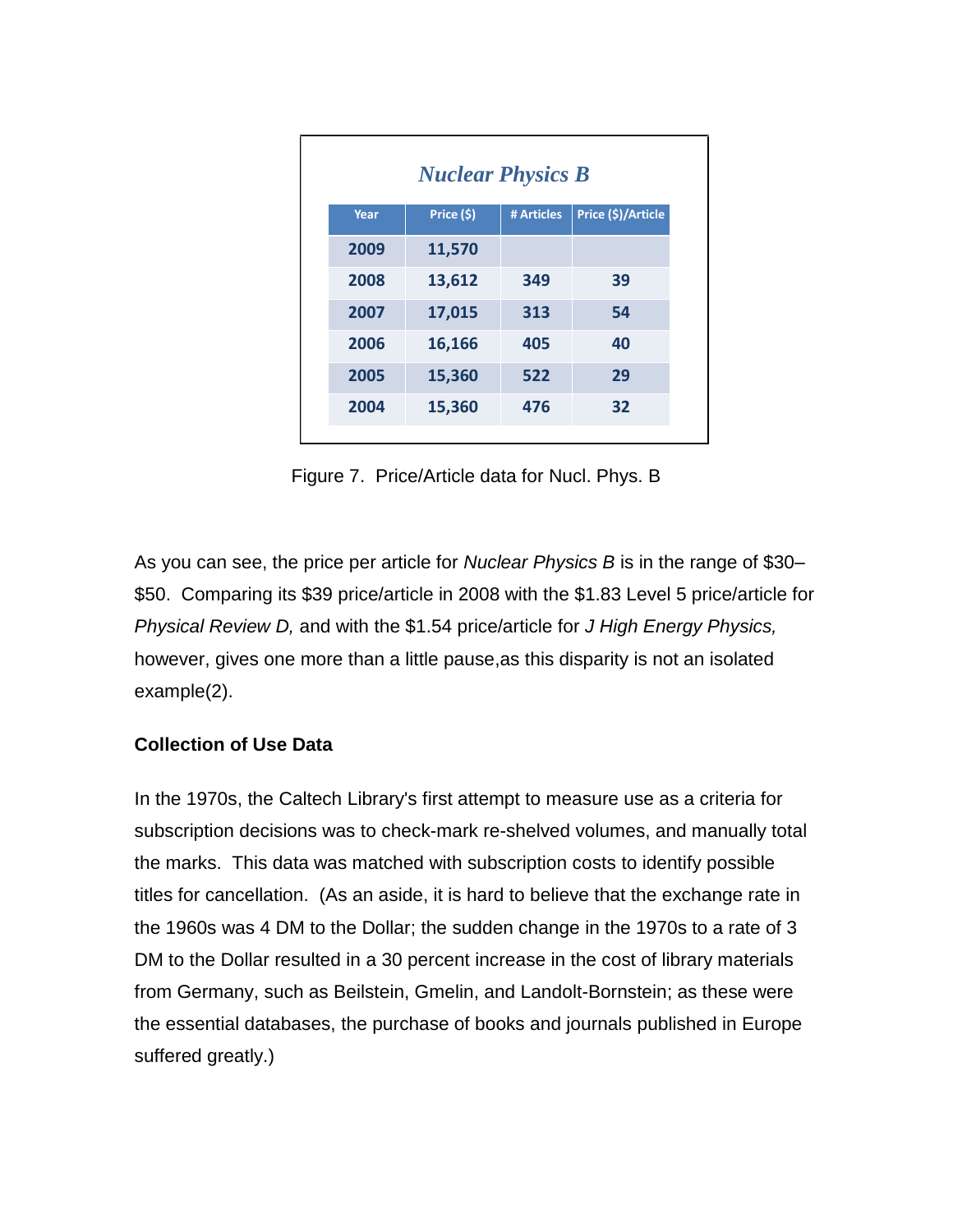Later attempts to develop use data tabulated all references appearing in the published papers of Caltech's biologists and chemists for the 1980 calendar year; these results largely corroborated the check-mark data.

To capture really solid use data, the Caltech Library System fortunately adopted Innovative Interface's OPAC in 1990, which easily allowed us to record each reshelving of individual journal issues and of bound volumes. This data was then used for cancellation projects in the early 1990s.

In 1995, however, at the prompting of the Caltech's provost, library staff and professorial faculty began a comprehensive review of all journal subscriptions. The provost's charge was to prepare a list of absolutely essential titles, as determined by individual faculty members. The provost promised to help fund these essential titles from a separate account, thereby relieving the library system from having to deal with annual subscription price increases.

In addition to the in-house journal-use data, statistics for Caltech data on citing and cited journals were purchased from the Institute for Scientific Information. Ultimately, the project goals were accomplished with a very high level of faculty cooperation and a willingness to give up individual favorites that showed little use, largely due to the success of our very efficient in-house document delivery service and to the dramatic advances in document delivery from outside sources that began a few years earlier.

Just prior to this project, the Caltech Library staff had begun thinking more broadly about subscription equity, namely that there should be a balance between the essentially freely available articles from subscribed journals and the increasing expense to users for articles obtained thru ILL, which at Caltech required a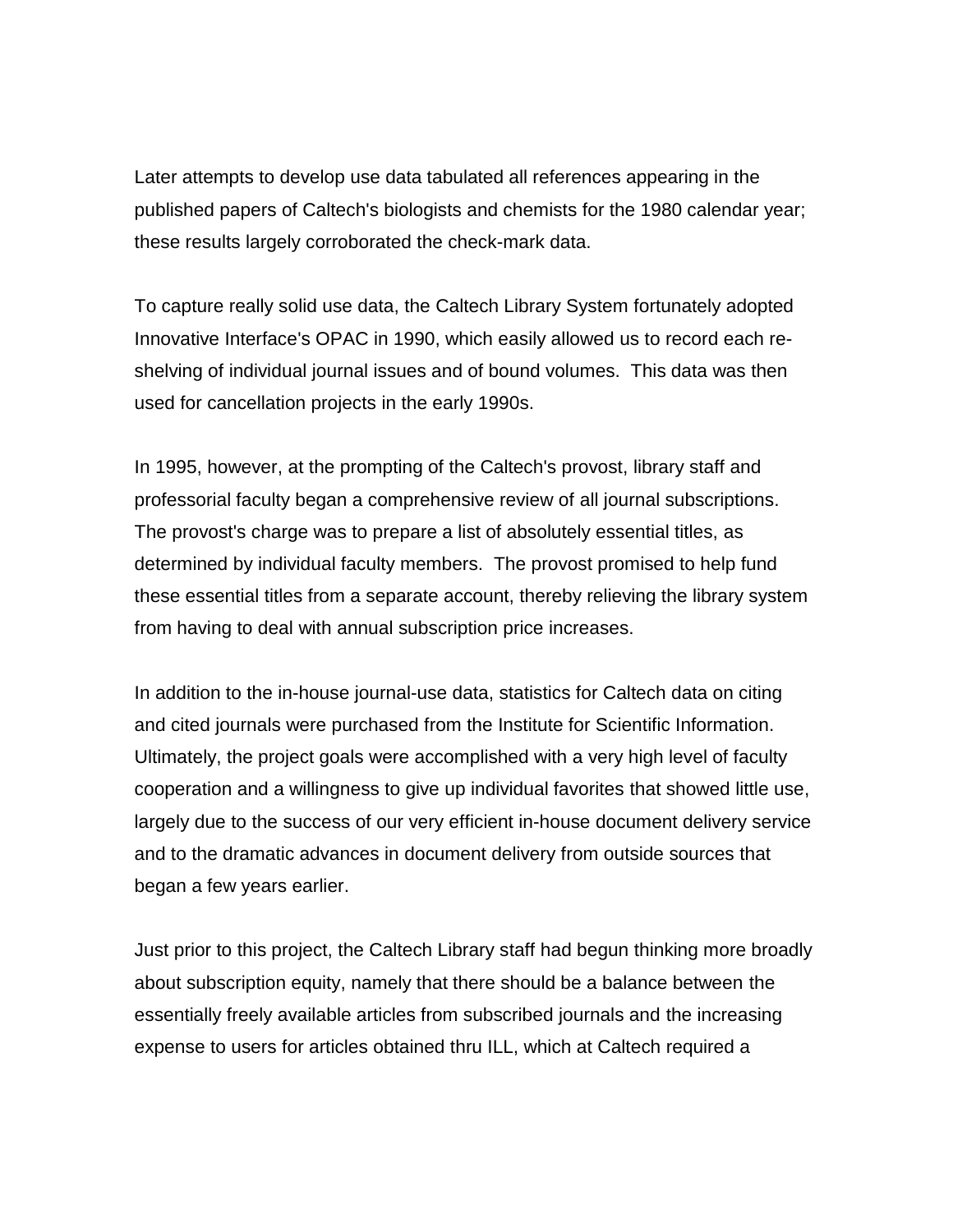charge-back to individual research accounts for both the Copyright Clearance Center (CCC) fees and the in-house document delivery charge.

In conjunction with the Provost's journal-subscription cancellation project, the library began to subsidize the CCC cost for articles from unsubscribed journals. While the annual cost of this policy has been very reasonable when compared with subscription costs, the policy was recently modified to require a faculty member's approval for any article with a CCC fee in excess of \$50. Surprisingly, with very few exceptions, users cancel their request as being of insufficient importance to warrant purchase at an unreasonable cost.

The current availability of COUNTER statistics for electronic journal articles has greatly simplified the record keeping for individual journal usage. In conjunction with electronic availability of publisher's journal prices, this allows for a very efficient annual determination of price/use data for each journal. We currently use \$30 per use as the cut-off for proposing a possible journal cancellation.

#### **Conclusion**

The ability to cancel lesser used journals requires that libraries have maximum flexibility in their relationships with the various publishers. Caltech has studiously avoided any '*Big Deals',* since again, the only bargaining power libraries have with publishers is the ability to walk away, which in this discussion involves canceling individual journal subscriptions and/or withdrawing from consortium arrangements. While this approach may sound problematic, it has not been for Caltech; continually educating faculty members about the excessive costs of some commercially published journals and providing our users with reasonably priced and very quick access to unsubscribed journal articles works!

In closing, I would also like to say a few words about SCOAP3 and Open Access.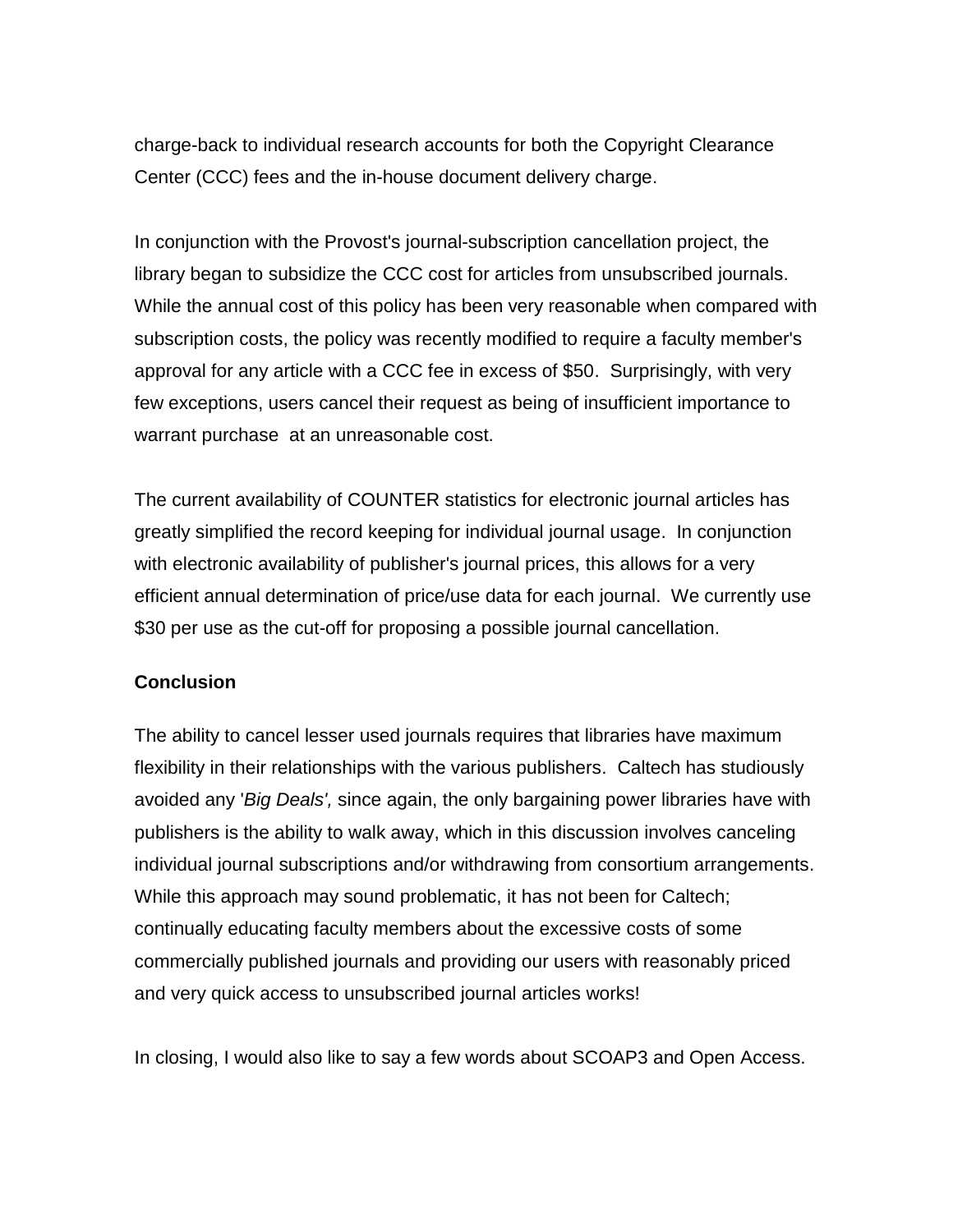I find SCOAP3 very problematic for the following reasons.

- 1) The funding proposal that locks in current institutional expenditures for HEP journals. This effectively ignores the enormous disparity in pricing between commercial and non-commercial articles that was highlighted by Gene Sprouse in an e-mail to *PAMNet* in December 2007.
- 2) The questionable benefit of OA for HEP articles. It appears to be a given that HEP scientists use the arXiv for their daily work and that there is likely little interest outside the users of the arXiv in reading these articles. So, what is the essential benefit that SCOAP3 will provide to the HEP community?
- 3) The percentage of HEP articles appearing in commercially published journals has been rapidly decreasing over the past decade. Why don't we just let nature take its course? This action would leave us with the non-profit subscription journals, which are easily affordable to those who are interested in HEP.
- 4) (and most important): the lack of a coherent business model. This puts non-profit publishers at substantial risk if SCOAP3 were to fail. The difficulties for non-profit publishers in re-assembling a subscription model should not be underestimated; they would be at an enormous disadvantage compared with their commercial counterparts.

In regards Open Access, and the seeming plethora of new commercial OA publishers, one must wonder if there is a clear, widespread understanding of the expertise required to publish a quality scientific journal. Given the very high rejection rates for quality journals, it is easy for me to imagine commercial Open Access publishers drifting away from quality peer review toward what could eventually amount to vanity publication.

I am also concerned about the inherent unfairness of putting the expense of journal article publishing on a relatively small number of authors for the benefit of a